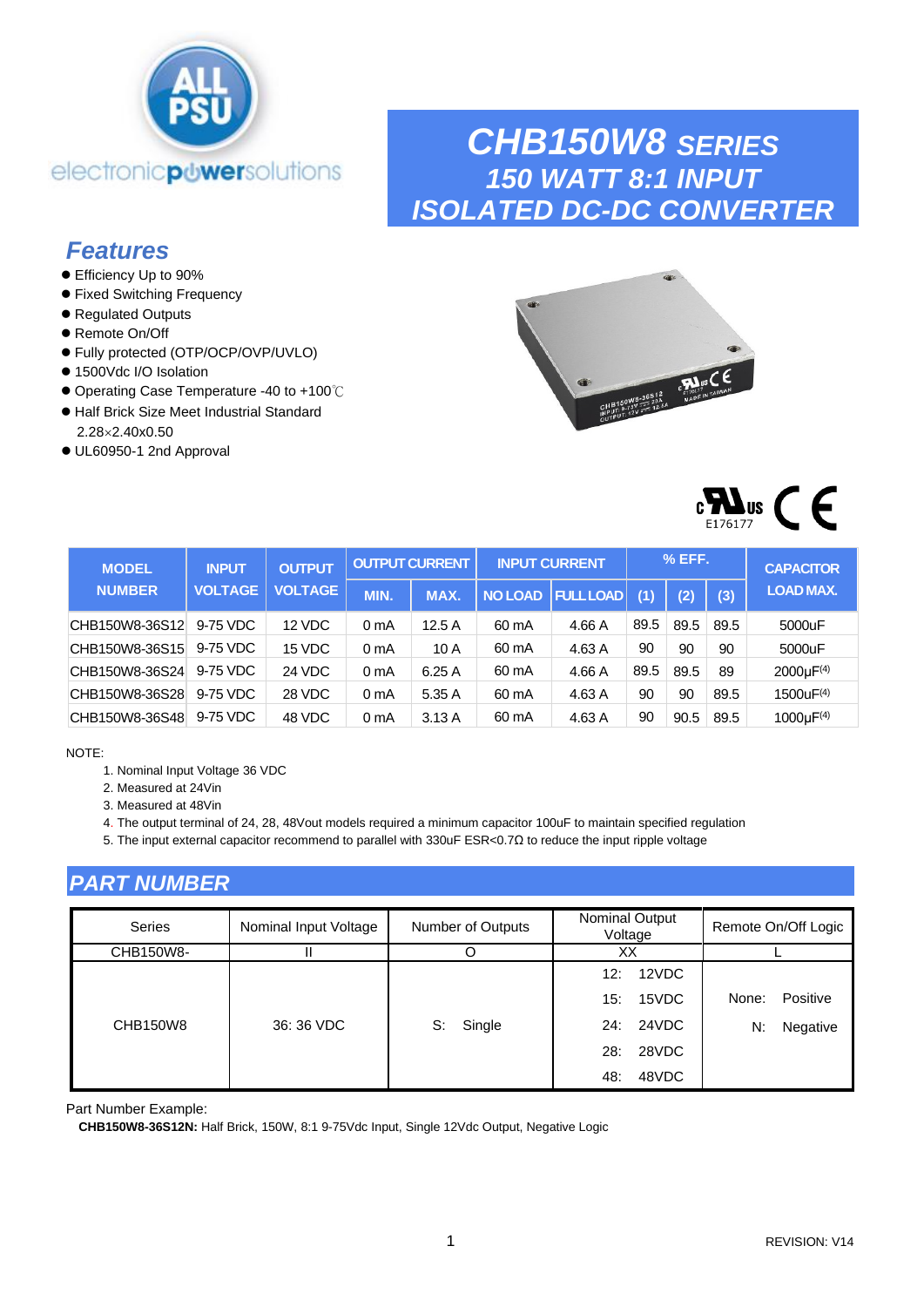

## *TECHNICAL SPECIFICATIONS*

(All specifications are typical at nominal input, full load at 25°C unless otherwise noted.)

#### **ABSOLUTE MAXIMUM RATINGS**

| <b>PARAMETER</b>                  | <b>NOTES and CONDITIONS</b>      | <b>Device</b> | Min.   | Typ. | Max. | <b>Units</b> |
|-----------------------------------|----------------------------------|---------------|--------|------|------|--------------|
| Input Voltage                     | Continuous                       | All           | $-0.3$ |      | 75   | $V_{dc}$     |
| Input Surge Voltage               | 100ms max.                       | All           |        |      | 100  | $V_{dc}$     |
| <b>Operating Case Temperature</b> | At the Center Part of Base Plate | All           | $-40$  |      | 100  | °C           |
| Storage Temperature               |                                  | All           | -55    |      | 105  | °C           |

#### **INPUT CHARACTERISTICS**

| <b>PARAMETER</b>               | <b>NOTES and CONDITIONS</b>           | <b>Device</b> | Min. | Typ.                   | Max. | <b>Units</b> |
|--------------------------------|---------------------------------------|---------------|------|------------------------|------|--------------|
| <b>Operating Input Voltage</b> |                                       | All           | 9    | 36                     | 75   | $V_{dc}$     |
| Input Under Voltage Lockout    |                                       |               |      |                        |      |              |
| Turn-On Voltage Threshold      |                                       | All           | 8.5  | 9.0                    | 9.5  | $V_{dc}$     |
| Turn-Off Voltage Threshold     |                                       | All           | 7.5  | 8.0                    | 8.5  | $V_{dc}$     |
| Lockout Hysteresis Voltage     |                                       | All           |      |                        |      | $V_{dc}$     |
| Maximum Input Current          | $V_{in} = 9V$ , Full Load.            | All           |      | 20                     |      | A            |
| No-Load Input Current          | $V_{in}=36V$ , Io=0A                  |               |      | See Model Number Table |      | mA           |
| Input Filter                   | LC filter.                            | All           |      |                        |      |              |
| Inrush Current $(l2t)$         | As per ETS300 132-2.                  | All           |      |                        |      | $A^2S$       |
| Input Reflected Ripple Current | P-P thru 10uH inductor, 5Hz to 20MHz. | All           |      |                        | 50   | mA           |
| Recommended Input Fuse         | Fast acting type                      | All           |      | 30                     |      | A            |
| Input Capacitance (External)   | $< 0.70$ ESR                          | All<br>330    |      |                        |      | uF           |

### **OUTPUT CHARACTERISTICS**

| <b>PARAMETER</b>                                         | <b>NOTES and CONDITIONS</b>                                                          | <b>Device</b>    | Min.   | Typ.                       | Max.   | <b>Units</b> |  |
|----------------------------------------------------------|--------------------------------------------------------------------------------------|------------------|--------|----------------------------|--------|--------------|--|
| <b>Voltage Set Point Accuracy</b>                        | V <sub>in</sub> =36V, Full Load, Tc=25°C                                             | All              | $-1.0$ |                            | $+1.0$ | %            |  |
| <b>Output Voltage Regulation</b>                         |                                                                                      |                  |        |                            |        |              |  |
| <b>Load Regulation</b>                                   | Full Load to No Load                                                                 | All              |        |                            | ±0.2   | %            |  |
| Line Regulation                                          | V <sub>in</sub> =High Line to Low Line, Full Load                                    | All              |        |                            | ±0.2   | %            |  |
| <b>Temperature Coefficient</b>                           | $Tc = -40^{\circ}C$ to $100^{\circ}C$                                                | All              |        |                            | ±0.03  | $\%$ /°C     |  |
| Output Voltage Ripple and Noise (5Hz to 20MHz bandwidth) |                                                                                      |                  |        |                            |        |              |  |
| Peak-to-Peak                                             |                                                                                      | 12V <sub>O</sub> |        |                            | 120    |              |  |
|                                                          |                                                                                      | 15V <sub>O</sub> |        |                            | 120    | mV           |  |
|                                                          |                                                                                      | 24V <sub>0</sub> |        |                            | 280    |              |  |
|                                                          |                                                                                      | 28V <sub>0</sub> |        |                            | 280    |              |  |
|                                                          | Full load, 10uF tantalum and 1.0uF ceramic<br>capacitors (for Vo=48V: Full Load 10uF | 48Vo             |        |                            | 480    |              |  |
|                                                          | aluminum and 1uF ceramic capacitors).                                                | 12V <sub>O</sub> |        |                            | 60     |              |  |
|                                                          |                                                                                      | 15V <sub>O</sub> |        |                            | 60     |              |  |
| RMS.                                                     |                                                                                      | 24V <sub>O</sub> |        |                            | 100    | mV           |  |
|                                                          |                                                                                      | 28V <sub>0</sub> |        |                            | 100    |              |  |
|                                                          |                                                                                      | 48V <sub>O</sub> |        |                            | 200    |              |  |
| <b>Output Current Range</b>                              | $V_{in}= 9$ to 36V                                                                   |                  |        | See Model Number Table     |        | A            |  |
| <b>Over Current Protection</b>                           | <90% Vo                                                                              | All              | 105    | 160                        | 200    | %            |  |
| <b>Short Circuit Protection</b>                          | Hiccup Mode. Auto Recovery.                                                          | All              |        | Continuous, Auto Recovery. |        |              |  |
| <b>External Load Capacitance</b>                         | Full load (Constant resistive load)                                                  |                  |        | See Model Number Table     |        | <b>uF</b>    |  |
|                                                          | Po $\leq$ max rated power, $I_o \leq I_o$ max                                        | <b>Others</b>    | $-10$  |                            | $+10$  |              |  |
| Output Voltage Trim Range                                | Vin=9-13V, lout=max rated current                                                    | 28Vo             | $-10$  |                            | 0      | $\%$         |  |
|                                                          | Vin=13-75V, Pout=max rated power,<br>lout=max rated current                          | 28Vo             | $-10$  |                            | $+10$  |              |  |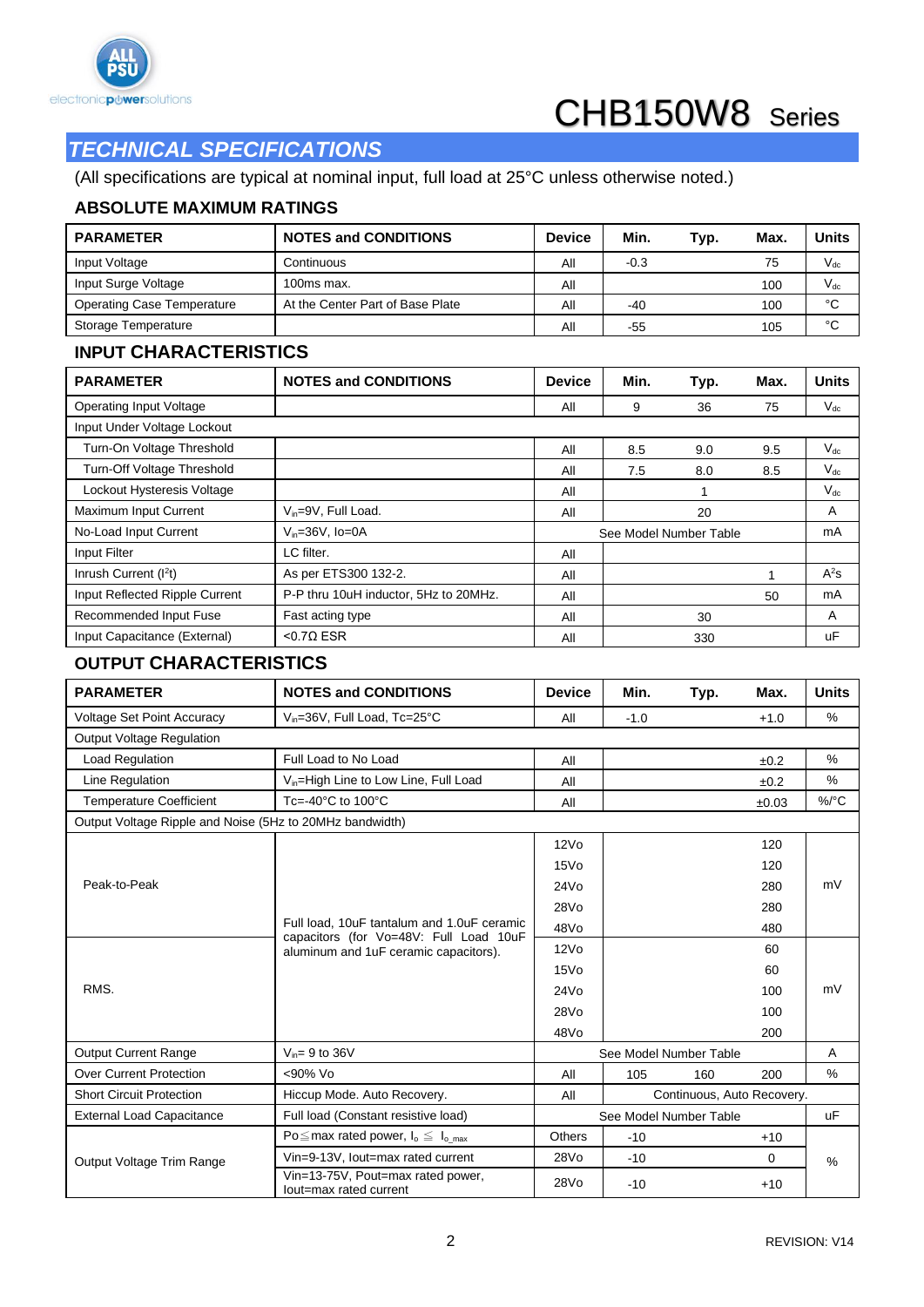

# CHB150W8 Series

| <b>PARAMETER</b>                     | <b>NOTES and CONDITIONS</b>                                      | <b>Device</b> | Min. | Typ. | Max.  | <b>Units</b> |
|--------------------------------------|------------------------------------------------------------------|---------------|------|------|-------|--------------|
| Output Voltage Remote Sense<br>Range | Po $\leq$ max rated power, $I_0 \leq I_0$ max<br>% of nominal Vo | ΑIΙ           |      |      | $+10$ | %            |
| Over Voltage Protection              | Limited Voltage, % of Nominal Vo                                 | ΑIΙ           | 115  | 125  | 140   | %            |

#### **EFFICIENCY**

| <b>PARAMETER</b> | <b>NOTES and CONDITIONS</b> | <b>Device</b> | Min. | Typ.                   | Max. | <b>Units</b> |
|------------------|-----------------------------|---------------|------|------------------------|------|--------------|
| 100% Load        | Vin=24V, 36V, 48V           |               |      | See Model Number Table |      | %            |

## **DYNAMIC CHARACTERISTICS**

| <b>PARAMETER</b>                           | <b>NOTES and CONDITIONS</b>                                                                     | <b>Device</b> | Min. | Typ. | Max. | <b>Units</b> |  |
|--------------------------------------------|-------------------------------------------------------------------------------------------------|---------------|------|------|------|--------------|--|
| Output Voltage Current Transient           |                                                                                                 |               |      |      |      |              |  |
| Error Band                                 | 75% to 100% of $I_{o max}$ step load change<br>$d/d_f = 0.1$ A/us<br>(within 1% Vout nominal)   | All           |      |      | ±5   | $\%$         |  |
| <b>Recovery Time</b>                       | Vin=24,36,48V; output Capacitance 100uF,<br>10uF solid tantalum and 1.0uF ceramic<br>capacitors | All           |      |      | 500  | us           |  |
| Turn-On Delay and Rise Time                | Full load (Constant resistive load)                                                             |               |      |      |      |              |  |
| Turn-On Delay Time, From On/Off<br>Control | V <sub>on/off</sub> to 90%V <sub>o_set</sub> , Remote On                                        | All           |      | 80   | 100  | ms           |  |
| Turn-On Delay Time, From Input             | $V_{\text{in\_min}}$ to $90\%V_{\text{o\_set}}$ , Power Up                                      | All           |      | 100  | 150  | ms           |  |
| Output Voltage Rise Time                   | 10% $V_{0}$ set to 90% $V_{0}$ se                                                               | All           |      | 30   | 50   | ms           |  |

## **ISOLATION CHARACTERISTICS**

| <b>PARAMETER</b>                                                   | <b>NOTES and CONDITIONS</b>                               | <b>Device</b> | Min. | Typ. | Max. | <b>Units</b> |
|--------------------------------------------------------------------|-----------------------------------------------------------|---------------|------|------|------|--------------|
| <b>Isolation Voltage</b><br>(100% factory Hi-Pot tested<br>@2sec.) | minute; Input to Output, input to case,<br>output to case | All           |      |      | 1500 | $V_{dc}$     |
| <b>Isolation Resistance</b>                                        | Input to Output                                           | All           | 10   |      |      | MΩ           |
|                                                                    | Input to Output                                           | 48Vo          |      | 2500 |      |              |
| <b>Isolation Capacitance</b>                                       |                                                           | <b>Others</b> |      | 2300 |      |              |
|                                                                    | Input to Case (Base Plate)                                | All           |      | 1000 |      | pF           |
|                                                                    | Output to Case (Base Plate)                               | All           |      | 1000 |      |              |

#### **FEATURE CHARACTERISTICS**

| <b>PARAMETER</b>                                                 | <b>NOTES and CONDITIONS</b>                                     | <b>Device</b> | Min.     | Typ. | Max. | <b>Units</b> |
|------------------------------------------------------------------|-----------------------------------------------------------------|---------------|----------|------|------|--------------|
| <b>Switching Frequency</b>                                       | <b>Output Ripple Frequency</b>                                  | All           | 180      | 200  | 220  | KHz          |
| On/Off Control, Positive Remote On/Off logic, Refer to -Vin pin. |                                                                 |               |          |      |      |              |
| Logic Low (Module Off)                                           | $V_{on/off}$ at $I_{on/off}$ =1.0mA                             | All           | $\Omega$ |      | 1.2  | V            |
| Logic High (Module On)                                           | V <sub>on/off</sub> at I <sub>on/off</sub> =0.0uA, Pin open=On  | All           | 3.5      |      | 75   | V            |
| On/Off Control, Negative Remote On/Off logic, Refer to -Vin pin  |                                                                 |               |          |      |      |              |
| Logic High (Module Off)                                          | V <sub>on/off</sub> at l <sub>on/off</sub> =0.0uA, Pin open=Off | All           | 3.5      |      | 75   | V            |
| Logic Low (Module On)                                            | $V_{on/off}$ at $I_{on/off} = 1.0 \text{mA}$                    | All           | $\Omega$ |      | 1.2  | V            |
| On/Off Current (for both remote<br>on/off logic)                 | $I_{\text{on/off}}$ at $V_{\text{on/off}} = 0V$                 | All           |          |      |      | mA           |
| Leakage Current (for both remote<br>on/off logic)                | Logic High, $V_{on/off}=15V$                                    | All           |          |      |      | mA           |
| Off Converter Input Current                                      | Shutdown input idle current                                     | All           |          | 12   | 18   | mA           |
| Over Temperature Shutdown                                        | Temperature at the Center Part of Base                          | All           |          | 105  |      | °C           |
| Over Temperature Recovery                                        | Plate, Non-Latching                                             | All           |          | 95   |      | °C           |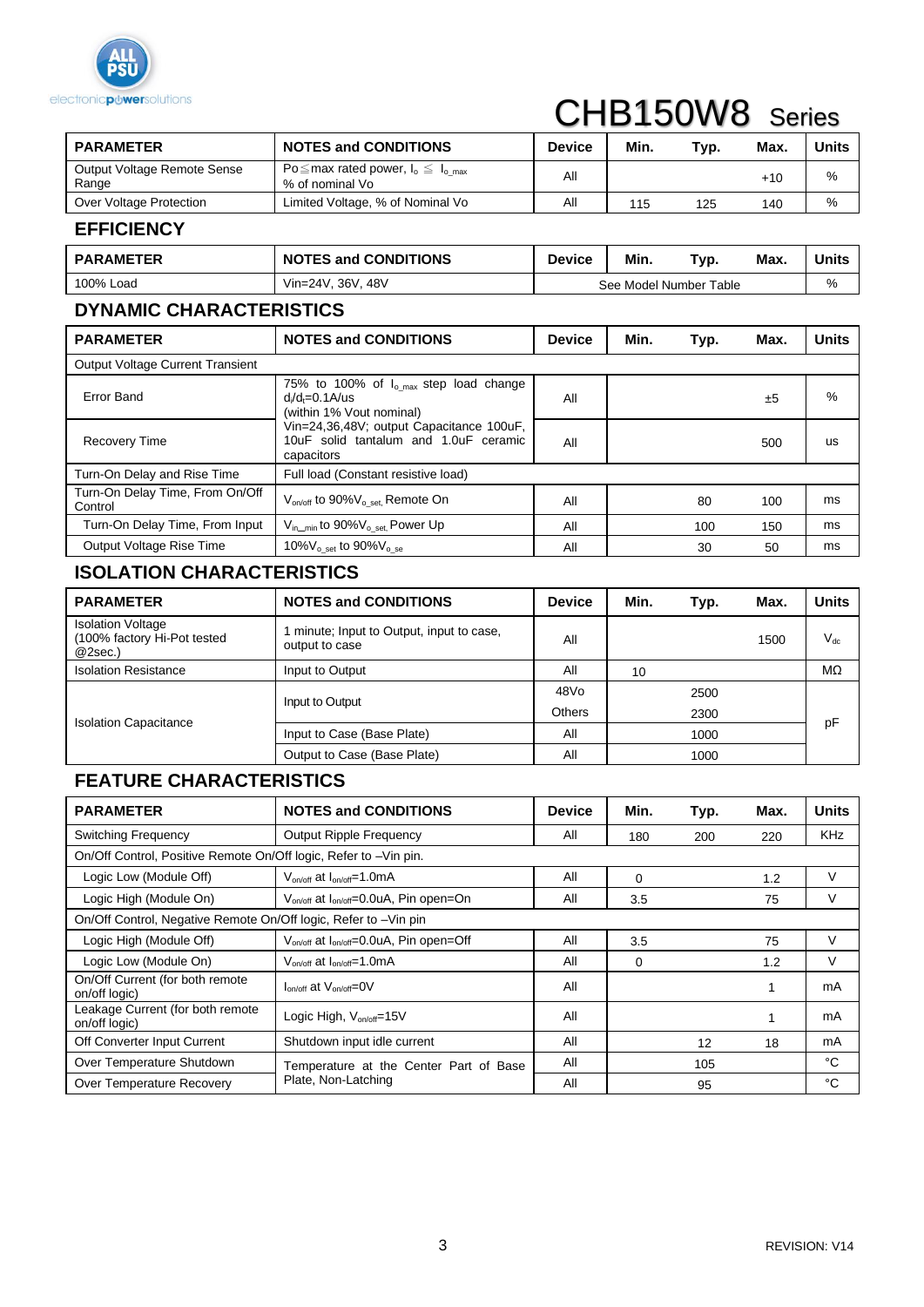

## CHB150W8 Series

## **GENERAL SPECIFICATIONS**

| <b>PARAMETER</b>                                              | <b>NOTES and CONDITIONS</b>                                   | <b>Device</b> | Min. | Typ. | Max. | <b>Units</b> |
|---------------------------------------------------------------|---------------------------------------------------------------|---------------|------|------|------|--------------|
| <b>MTBF</b>                                                   | $Io=100%$ of $Io max$ ;<br>MIL-HDBK - 217F_Notice 1, GB, 25°C | All           |      | 800  |      | Κ<br>hours   |
| Weight                                                        |                                                               | All           |      | 109  |      | grams        |
| Case Material                                                 | Plastic, DAP, UL 94V-0                                        |               |      |      |      |              |
| Base plate Material                                           | Aluminum                                                      |               |      |      |      |              |
| <b>Potting Material</b>                                       | UL 94V-0                                                      |               |      |      |      |              |
| Pin Material                                                  | Base: Copper<br>Plating: Nickel with Matte Tin                |               |      |      |      |              |
| Shock/Vibration                                               | MIL-STD-810F Compliant                                        |               |      |      |      |              |
| Humidity                                                      | 95% RH max. Non Condensing                                    |               |      |      |      |              |
| Altitude                                                      | 2000m Operating Altitude, 12000m Transport Altitude           |               |      |      |      |              |
| <b>Thermal Shock</b>                                          | MIL-STD-810F                                                  |               |      |      |      |              |
| EMI                                                           | Meets EN55032 (with external filter)                          |               |      |      |      | Class A      |
| CHB150W8-36S Series App Notes<br><b>Application Note Link</b> |                                                               |               |      |      |      |              |
| Packaging Information Link                                    | <b>Packaging Information</b>                                  |               |      |      |      |              |

## *CHARACTERISTIC CURVE*

#### **Power Derating Curve**









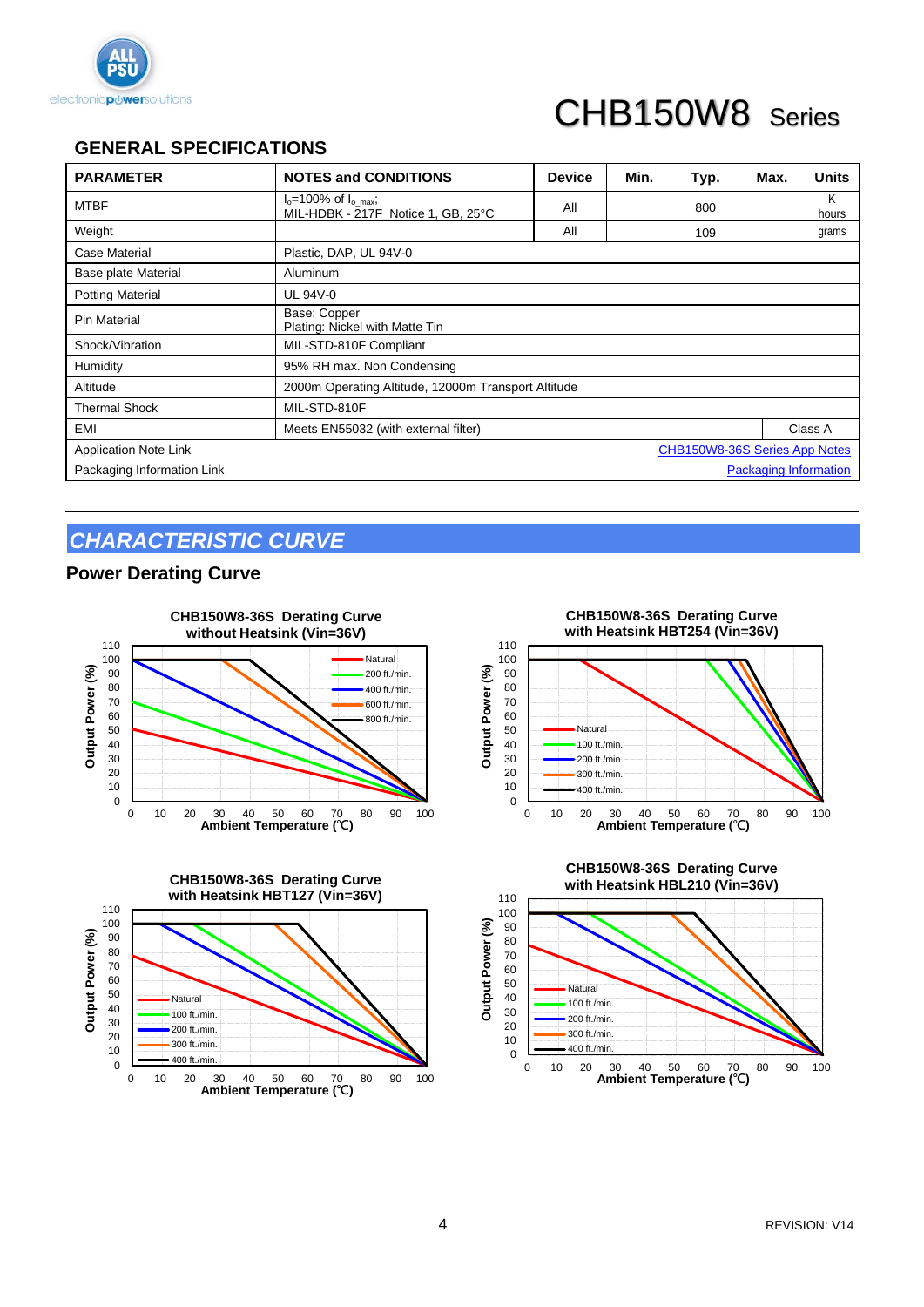

#### **Performance Data**



## CHB150W8 Series







**CHB150W8-36S24 Pd Vs Po @25 Deg. C**